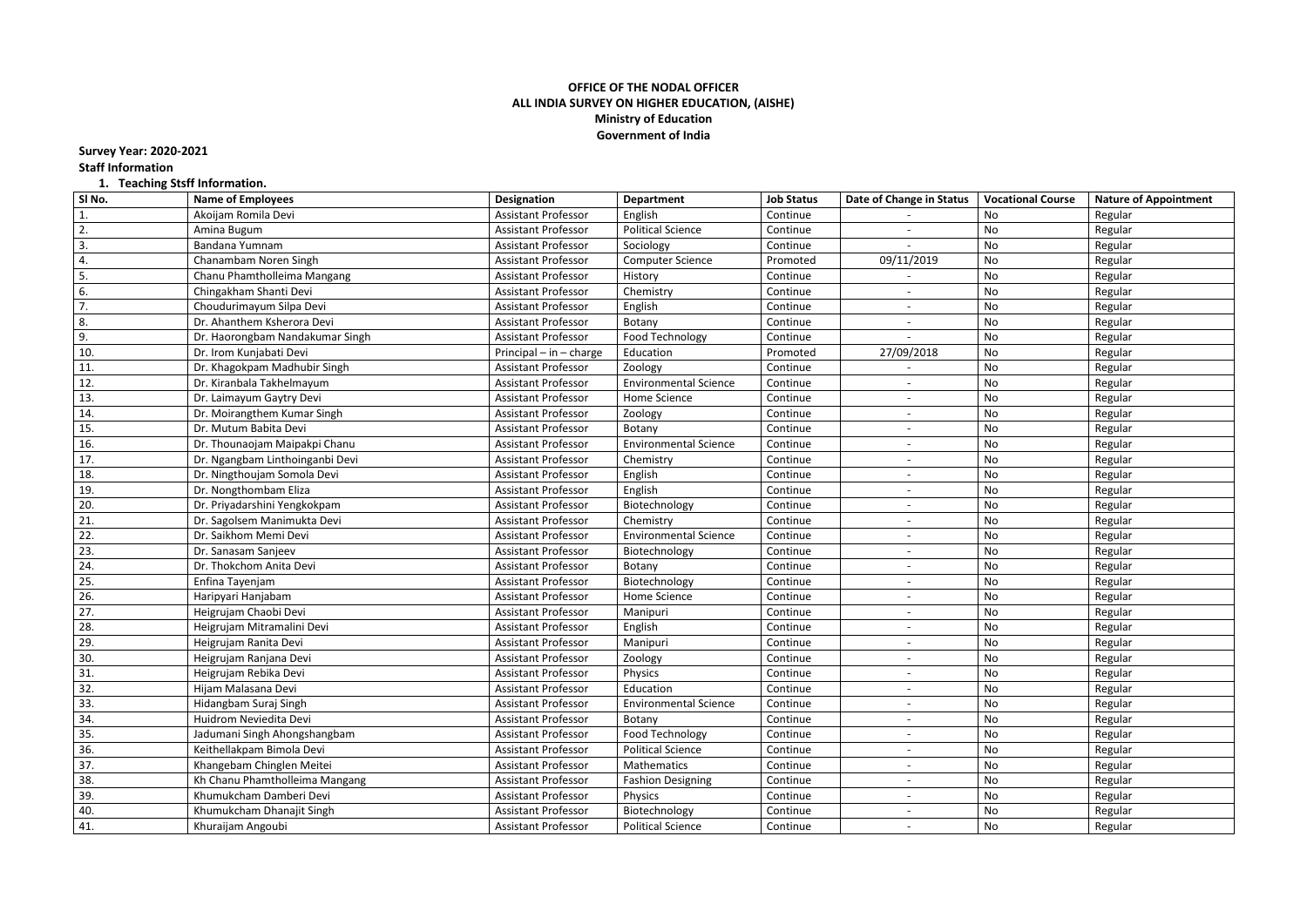| 42. | Khwairakpam Tiken Meitei     | <b>Assistant Professor</b> | History                      | Continue   |                          | No |  |
|-----|------------------------------|----------------------------|------------------------------|------------|--------------------------|----|--|
| 43. | Konjengbam Rabikanta Singh   | <b>Assistant Professor</b> | Biotechnology                | Continue   |                          | No |  |
| 44. | Konsam Hemchandra Singh      | <b>Assistant Professor</b> | Zoology                      | Continue   |                          | No |  |
| 45. | Konsam Surchandra Singh      | <b>Assistant Professor</b> | Chemistry                    | Continue   |                          | No |  |
| 46. | Konthoujam Ibochouba Singh   | <b>Assistant Professor</b> | Mathematics                  | Continue   |                          | No |  |
| 47. | Kshetrimayum Tomba Singh     | <b>Assistant Professor</b> | Commerce                     | Continue   |                          | No |  |
| 48. | Laipubam Jayanti Devi        | <b>Assistant Professor</b> | Manipur                      | Continue   |                          | No |  |
| 49. | Laishram Binita Devi         | <b>Assistant Professor</b> | Mathematics                  | Continue   |                          | No |  |
| 50. | Maibam Gyaneshwori Devi      | <b>Assistant Professor</b> | Botany                       | Continue   |                          | No |  |
| 51. | Meisnam Olivia Devi          | <b>Assistant Professor</b> | Sociology                    | Continue   | $\overline{\phantom{a}}$ | No |  |
| 52. | Minerva Shamjetshabam        | <b>Assistant Professor</b> | Biotechnology                | Continue   |                          | No |  |
| 53. | Miss Edina Yensenbam         | <b>Assistant Professor</b> | Biotechnology                | Continue   |                          | No |  |
| 54. | Moioranthem Thoibi Devi      | <b>Assistant Professor</b> | History                      | Continue   | $\overline{\phantom{a}}$ | No |  |
| 55. | Muktamani Ahongshangbam      | <b>Assistant Professor</b> | Geography                    | Continue   |                          | No |  |
| 56. | Naorem Bimolkumar            | <b>Assistant Professor</b> | History                      | Continue   |                          | No |  |
| 57. | Naorem Raha Devi             | <b>Assistant Professor</b> | Geography                    | Continue   | $\overline{\phantom{a}}$ | No |  |
| 58. | Ngangom Ranjita              | <b>Assistant Professor</b> | <b>Fashion Designing</b>     | Continue   |                          | No |  |
| 59. | Ningthoujam Anita Devi       | <b>Assistant Professor</b> | Manipuri                     | Continue   |                          | No |  |
| 60. | Ningthoujam Shitaljit Singh  | <b>Assistant Professor</b> | Physics                      | Suspension | 18/11/2020               | No |  |
| 61. | Ningthoujam Surodhoni Devi   | Assistant Professor        | <b>Political Science</b>     | Continue   |                          | No |  |
| 62. | Nongmaithem Sokerani Devi    | <b>Assistant Professor</b> | Botany                       | Continue   |                          | No |  |
| 63. | Nongmeikakapam Giri Devi     | <b>Assistant Professor</b> | <b>Political Science</b>     | Continue   |                          | No |  |
| 64. | Nongthombam Banty Devi       | <b>Assistant Professor</b> | English                      | Continue   |                          | No |  |
| 65. | N. Sanatombi Devi            | <b>Assistant Professor</b> | <b>Physical Education</b>    | Continue   |                          | No |  |
| 66. | Okram Sonia Devi             | <b>Assistant Professor</b> | Botany                       | Continue   |                          | No |  |
| 67. | Pangambam Devkanta Meitei    | <b>Assistant Professor</b> | <b>Human Rights</b>          | Continue   |                          | No |  |
| 68. | Phurailatpam Mirabai Devi    | <b>Assistant Professor</b> | Economics                    | Continue   |                          | No |  |
| 69. | Pratima Saikhom              | <b>Assistant Professor</b> | <b>Environmental Science</b> | Continue   |                          | No |  |
| 70. | Pukhrambam Bonita Devi       | Assistant Professor        | Zoology                      | Continue   |                          | No |  |
| 71. | Pajkumari Memsana Devi       | <b>Assistant Professor</b> | Zoology                      | Continue   |                          | No |  |
| 72. | Sanabam Ibomcha Meitei       | <b>Assistant Professor</b> | History                      | Continue   |                          | No |  |
| 73. | Sapam Jyoti Devi             | <b>Assistant Professor</b> | Human Rights                 | Continue   |                          | No |  |
| 74. | Soibam Nepola                | <b>Assistant Professor</b> | Sociology                    | Continue   |                          | No |  |
| 75. | Sorokhaibam Samita Devi      | <b>Assistant Professor</b> | Zoology                      | Continue   |                          | No |  |
| 76. | Soubam Ibemcha Chanu         | <b>Assistant Professor</b> | Chemistry                    | Continue   |                          | No |  |
| 77. | Sujita Heigrujam             | <b>Assistant Professor</b> | English                      | Continue   |                          | No |  |
| 78. | Susi Yensembam               | <b>Assistant Professor</b> | Sociology                    | Continue   |                          | No |  |
| 79. | Takhellambam Kumudini Devi   | <b>Assistant Professor</b> | Botany                       | Continue   | U m nn                   | No |  |
| 80. | Takhelmayum Hellendro Singh  | <b>Assistant Professor</b> | History                      | Continue   |                          | No |  |
| 81. | Tenzing Singh Ngasham        | <b>Assistant Professor</b> | Human Rights                 | Continue   |                          | No |  |
| 82. | Thangjam Premila Devi        | <b>Assistant Professor</b> | Education                    | Continue   | $\overline{\phantom{a}}$ | No |  |
| 83. | Thangjam Ratankumar Meetei   | <b>Assistant Professor</b> | Mathematics                  | Continue   |                          | No |  |
| 84. | Thounaojam Tarunibala        | <b>Assistant Professor</b> | English                      | Continue   |                          | No |  |
| 85. | Tongbram Manimala Devi       | <b>Assistant Professor</b> | Education                    | Continue   | $\overline{\phantom{a}}$ | No |  |
| 86. | Victor Oinam                 | <b>Assistant Professor</b> | Economics                    | Continue   |                          | No |  |
| 87. | Wangkheimayum Gojendro Singh | <b>Assistant Professor</b> | Manipuri                     | Continue   |                          | No |  |
| 88. | Yaiphabi Irungbam            | <b>Assistant Professor</b> | Home Science                 | Continue   | $\overline{\phantom{a}}$ | No |  |
| 89. | Yambem Pratima               | <b>Assistant Professor</b> | Economics                    | Continue   |                          | No |  |
| 90. | Yengkhom Rajeiv Singh        | <b>Assistant Professor</b> | Geology                      | Continue   |                          | No |  |
| 91. | Thokchom Jameskumar Singh    | <b>Assistant Professor</b> | Mathematics                  | Continue   | $\sim$                   | No |  |